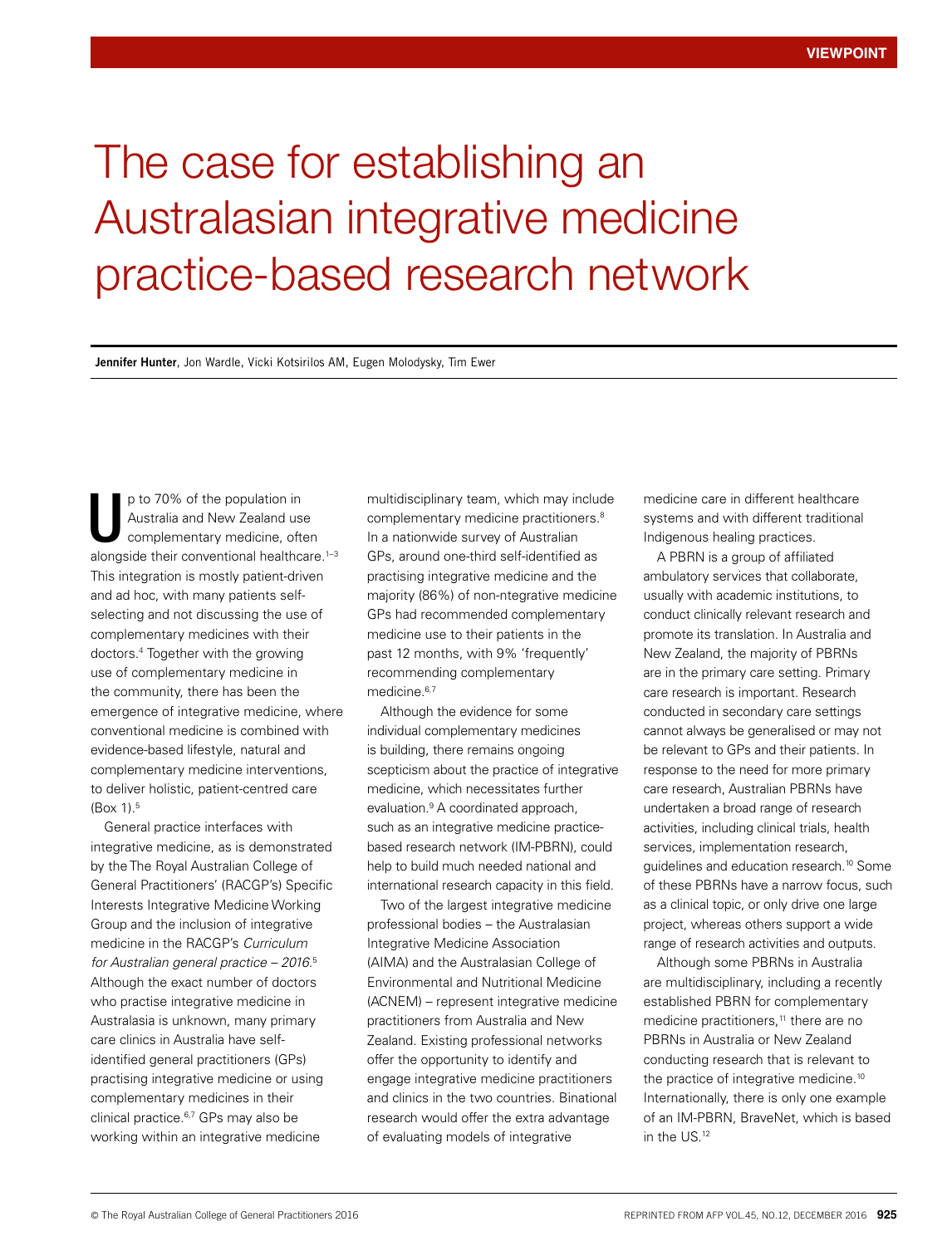An Australasian IM-PBRN that is affiliated with, or administered by, one or more academic institutions could help support a wide range of research that critically and rigorously examines the practice of integrative medicine to inform clinical practice and policy in Australia, New Zealand and other countries. Along with conducting its own research, the network could facilitate other research projects by identifying members who are 'research ready' and collaborating with existing PBRNs.13 Although the majority of members who belong to the various integrative medicine professional bodies in Australasia are GPs, increasing numbers of specialist medical practitioners are also becoming members. An Australasian IM-PBRN could therefore enable research in primary and secondary care settings, including much needed health service research around integrated care models. Other potential benefits of the PBRN include collegiate support, building integrative medicine research capacity, education, training, standards and knowledge transfer.<sup>13</sup>

A formal conversation between stakeholders would further the establishment of an IM-PBRN. Academic institutions, integrative medicine practitioners and patient representatives will need to meet and explore how to best action such a network. Ideally, the various professional bodies representing relevant medical practitioners would actively contribute to this discussion and help recruit members. Following provisional endorsement by stakeholders, a representative scoping committee could be formed to determine the network's purpose, its research governance and infrastructure requirements. PBRNs are not without their challenges.<sup>13</sup> The proposed network should therefore learn from and collaborate with other PBRNs in Australia and New Zealand, including the Australian Primary Care Research Network (APCReN), which is a national support service for Australian PBRNs.<sup>10</sup>

In conclusion, Australia and New Zealand could benefit from an IM-PBRN that fosters high-quality, clinically relevant research to inform health service delivery and policy around integrative medicine. Both countries have strong primary care services, existing research networks and research capacity. As such, they are well placed to lead research in this emerging field of medicine.

## Authors

Jennifer Hunter BMed, MScPH, PhD. General Practitioner, Sydney Integrative Medicine, Surry Hills, NSW; Senior Research Fellow, National Institute of Complementary Medicine, Western Sydney University, NSW; Research Fellow, Menzies Centre for Health Policy, School of Public Health, University of Sydney, NSW; Board Member, Australasian Integrative Medicine Association. jennifer.hunter@westernsydney.edu.au Jon Wardle BHSc, MHlth & Med Law, MPH, PhD. Senior Lecturer (Public Health), Faculty of Health, University of Technology Sydney, NSW; Head of Policy and Legislative Stream, Australian Research Centre in Complementary and Integrative Medicine, University of Technology Sydney, NSW. Vicki Kotsirilos AM, MBBS, FRACGP, FACNEM, General Practitioner; Clinical Associate Professor, Department of Epidemiology and Preventive Medicine, School of Public Health, Monash University, Vic; Associate Professor, Department of Rehabilitation, Nutrition and Sport, La Trobe University, Vic

Eugen Molodysky MBBS, PhD, General Practitioner, Clinical Associate Professor, Preventive and Primary Health Care Medicine, Sydney Medical School, University of Sydney, NSW; Visiting Medical Specialist, St Vincent's Private Hospital, Sydney, NSW.

Tim Ewer MBChB, MSc, MRCP, FRACP, FRNZCGP, FACNEM, General Practitioner, Mapua Health Centre, Mapua, New Zealand; Education Board Member, Australasian College of Nutritional and Environmental Medicine; Board Member, Australasian Integrative Medicine Association

Competing interests: The proposed network would provide opportunities to further personal research interests of Jennifer Hunter and Jon Wardle. Provenance and peer review: Not commissioned, externally peer reviewed.

## References

- 1. Xue CC, Zhang AL, Lin V, Da Costa C, Story DF. Complementary and alternative medicine use in Australia: A national population-based survey. J Altern Complement Med 2007;13(6):643–50.
- 2. Reid R, Steel A, Wardle J, Trubody A, Adams J. Complementary medicine use by the Australian population: A critical mixed studies systematic review of utilisation, perceptions and factors associated with use. BMC Complement Altern Med 2016;16:176.
- 3. Pledger MJ, Cumming JN, Burnette M. Health service use amongst users of complementary and alternative medicine. N Z Med J 2010;123(1312):26–35.
- 4. Lin V, Canaway R, Carter B. Interface, interaction and integration: How people with chronic disease in Australia manage CAM and conventional medical services. Health Expect 2015;18(6):2651–65.
- 5. The Royal Australian College of General Practitioners. The RACGP Curriculum for Australian General Practice – 2016: IM16 Integrative medicine contextual unit. East Melbourne, Vic: RACGP, 2016. Available at www.racgp.org.au/download/Documents/ Curriculum/2016/IM16-Integrative-medicine.pdf [Accessed 19 June 2016].

## Box 1. Integrative medicine<sup>5</sup>

The Royal Australian College of General Practitioners (RACGP) defines integrative medicine as: ... *the blending of conventional and evidence-based natural and complementary medicines and/ or therapies with lifestyle interventions to deliver holistic, patient-centred care. The overarching aim of integrative medicine is to use the most appropriate, safe, ethical and evidence-based modality(ies) available, with a particular focus on prevention and lifestyle interventions*. 5

Examples of integrative medicine modalities in the RACGP's *Curriculum for Australian general practice – 2016* include:

- mind–body medicine interventions (eg mindfulness meditation, biofeedback, cognitive behavioural therapy and hypnotherapy)
- biologically based therapies (eg nutritional and dietary supplements, herbs and spices)
- manipulative and body-based methods (eg massage, manipulation, trigger point therapy, postural advice, yoga, Tai Chi and qigong)
- medical acupuncture (eg needles, laser, electroacupuncture, moxibustion, acupressure)
- environmental medicine (eg advice on exposure to allergens, pollutants, chemicals and sun; promoting a clean environment; responding to climate change).

Other areas of interest to GPs that are not in the scope of the RACGP curriculum statement, but are important for health professionals to have a basic understanding, include traditional healing systems (eg Chinese medicine) and Indigenous healing practices that have a potential role in providing culturally appropriate healthcare.